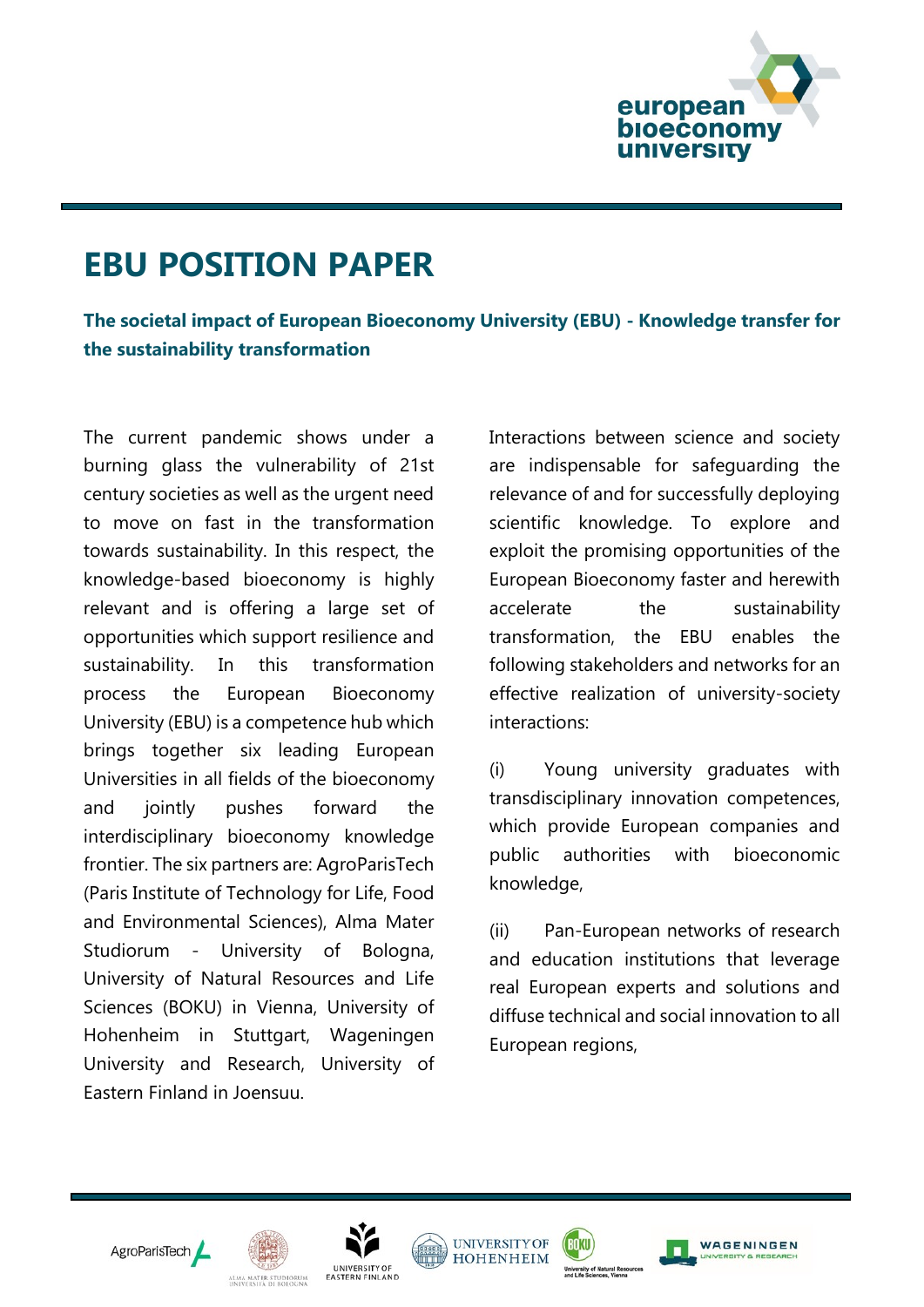**European Bioeconomy University**  c/o University of Hohenheim Bioeconomy Office Wollgrasweg 43| D-70599 Stuttgart, Germany

## **Contact:** ebu@uni-hohenheim.de



(iii) University spin-offs, responsible for knowledge transfer into emerging startups and established industries in order to strengthen the maturation of knowledge from invention to innovation and to support the emergence of competitive European bioeconomy sectors,

(iv) European university-industry innovation networks, which discover new applications and push a creative search process for new solutions and address existing bottlenecks,

(v) Knowledge exchange with consumer associations to guidepost the search process and to support the relevance, the acceptance and the diffusion of European bioeconomy solutions complementary to the emergence of new lifestyles, and

(vi) Research-based policy consulting to discover promising areas of future research and to support intelligent policy decision making in Europe for mastering the underlying complexity of the transformation.

The EBU establishes a comprehensive competence centre experienced in university-society interactions which is crucial for creatively mastering the transformation challenge. The EBU is prepared to cooperate with new and established firms, with industry associations and civil society organizations.

The variety of competences gathered within the EBU and the coverage of all fields of the knowledge-based bioeconomy offers the best prerequisites to generate synergies and cross-fertilization. Close contacts with bioeconomy users and policy makers provide a prolific environment to implement bioeconomy knowledge in a way that triggers mutual benefits in a future-oriented European society in accordance with the Green Deal. The knowledge-based bioeconomy is both, a stepping stone to entrepreneurship and a seedbed for Responsible Research and Innovation. EBU partners are fostering, among others, the following concrete activities to realize the above mentioned university-society interactions:

(i-ii) Training of university graduates, professionals and pan-European cooperation:

 $\checkmark$  Novel multidisciplinary degrees that train students with high-value profiles for the growth and development of the bioeconomy in Europe.